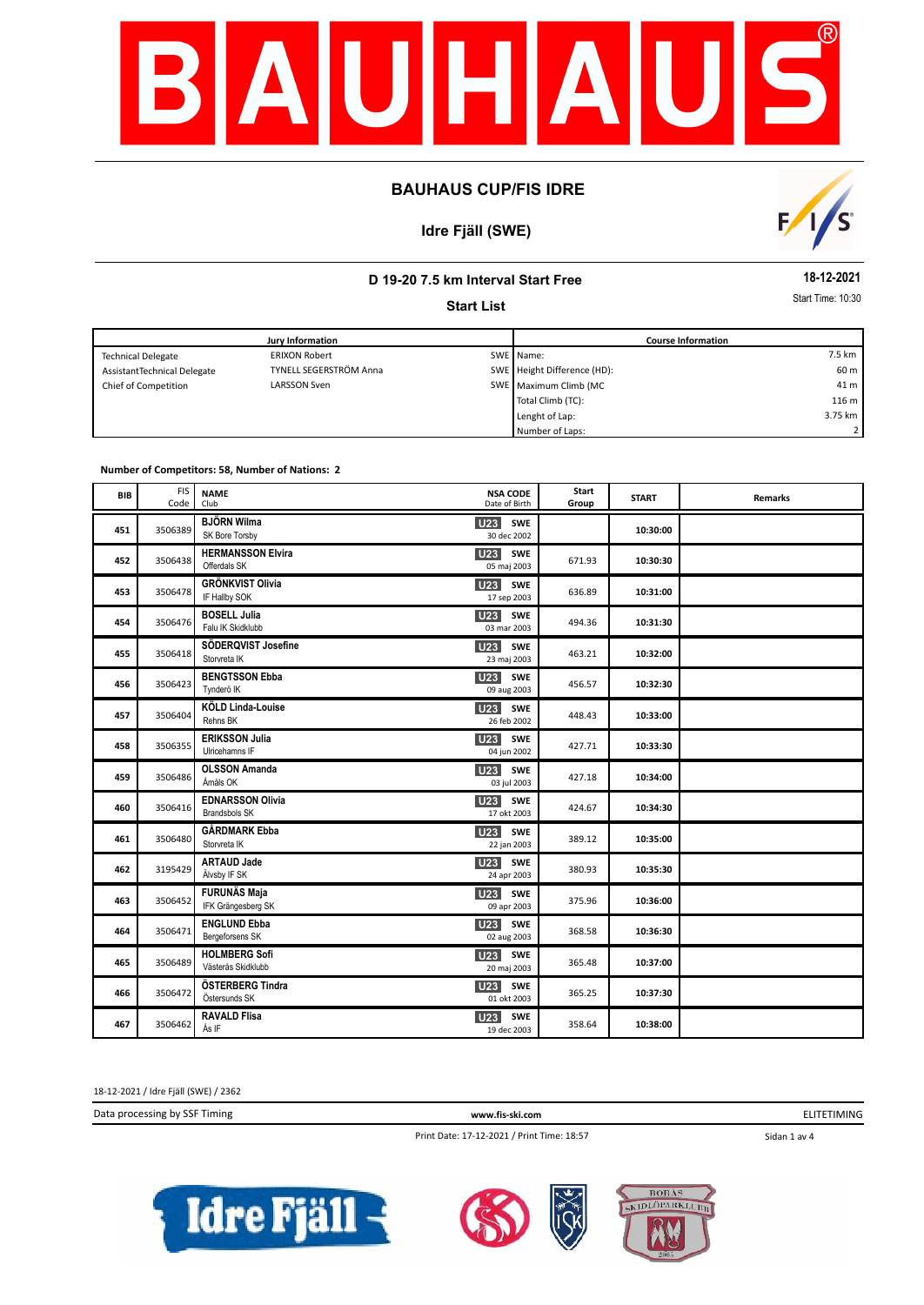

**Idre Fjäll (SWE)**



**D 19-20 7.5 km Interval Start Free**

**Start List**

**18-12-2021** Start Time: 10:30

**Number of Competitors: 58, Number of Nations: 2**

| BIB | <b>FIS</b><br>Code | <b>NAME</b><br>Club                                | <b>NSA CODE</b><br>Date of Birth             | Start<br>Group | <b>START</b> | Remarks |
|-----|--------------------|----------------------------------------------------|----------------------------------------------|----------------|--------------|---------|
| 468 | 3506422            | <b>TORSHAGE Klara</b><br>Vårby IK                  | <b>SWE</b><br>U23<br>18 nov 2003             | 352.26         | 10:38:30     |         |
| 469 | 3506442            | <b>HOLMGREN Emma</b><br>Bergeforsens SK            | <b>U23</b><br><b>SWE</b><br>28 jan 2003      | 348.82         | 10:39:00     |         |
| 470 | 3506380            | <b>MODIN Elin</b><br>Sollefteå Skidor IF           | U23<br>SWE<br>24 aug 2002                    | 318.07         | 10:39:30     |         |
| 471 | 3506457            | <b>WIDHOLM Alice</b><br>Lidköpings VSK             | <b>U23</b><br>SWE<br>28 feb 2003             | 312.82         | 10:40:00     |         |
| 472 | 3506463            | <b>BJÖRNSDOTTER Alba</b><br>Järpens SK             | U23<br>SWE<br>01 jun 2003                    | 309.37         | 10:40:30     |         |
| 473 | 3506361            | ÖHRN Agnes<br>Bergeforsens SK                      | <b>U23</b><br><b>SWE</b><br>01 sep 2002      | 294.53         | 10:41:00     |         |
| 474 | 3506448            | <b>NILSSON Evelina</b><br><b>IFK Umeå</b>          | <b>U23</b><br><b>SWE</b><br>16 apr 2003      | 291.89         | 10:41:30     |         |
| 475 | 3506392            | <b>NORRBY-RYDIN Amanda</b><br>Tranemo IF Skidklubb | <b>U23</b> SWE<br>08 nov 2002                | 288.90         | 10:42:00     |         |
| 476 | 3506353            | <b>ERIKSSON Alva</b><br>Sollefteå Skidor IF        | <b>U23</b><br><b>SWE</b><br>19 feb 2002      | 279.73         | 10:42:30     |         |
| 477 | 3506381            | <b>HÖGLUND Emma</b><br>Sollefteå Skidor IF         | U23 SWE<br>14 mar 2002                       | 268.51         | 10:43:00     |         |
| 478 | 3506426            | <b>TÖRNQVIST Elin</b><br>Garphyttans IF            | U23<br><b>SWE</b><br>21 apr 2003             | 256.16         | 10:43:30     |         |
| 479 | 3506364            | <b>JONSSON Anna</b><br>Duveds IF                   | U <sub>23</sub><br><b>SWE</b><br>08 maj 2002 | 253.88         | 10:44:00     |         |
| 480 | 3506401            | PETTERSSON-WAARA Moa<br>Antnäs BK                  | U23<br>SWE<br>23 jan 2002                    | 253.64         | 10:44:30     |         |
| 481 | 3506346            | <b>ENGLUND Emelie</b><br>Bergeforsens SK           | U <sub>23</sub><br><b>SWE</b><br>07 mar 2002 | 253.22         | 10:45:00     |         |
| 482 | 3506464            | <b>SELMOSSON Ella</b><br>Lidköpings VSK            | U <sub>23</sub><br>SWE<br>21 aug 2003        | 251.29         | 10:45:30     |         |
| 483 | 3506450            | <b>LARSSON Elsa</b><br>Gellivare Skidallians IK    | U <sub>23</sub><br><b>SWE</b><br>16 apr 2003 | 244.20         | 10:46:00     |         |
| 484 | 3506344            | <b>ANDERSDOTTER Anja</b><br>Garphyttans IF         | <b>U23</b> SWE<br>18 dec 2002                | 239.28         | 10:46:30     |         |
| 485 | 3506441            | <b>BJÖRK Lina</b><br>IFK Skövde SK                 | <b>U23</b><br>SWE<br>27 aug 2003             | 238.28         | 10:47:00     |         |
| 486 | 3506454            | <b>HERMANSSON Elsa</b><br><b>IFK Mora SK</b>       | U23 SWE<br>14 apr 2003                       | 237.44         | 10:47:30     |         |
| 487 | 3506445            | <b>PALLIN Amanda</b><br>Alnö SK                    | U23<br>SWE<br>01 apr 2003                    | 233.19         | 10:48:00     |         |

18-12-2021 / Idre Fjäll (SWE) / 2362

Data processing by SSF Timing **www.fis-ski.com**

Print Date: 17-12-2021 / Print Time: 18:57

ELITETIMING

Sidan 2 av 4





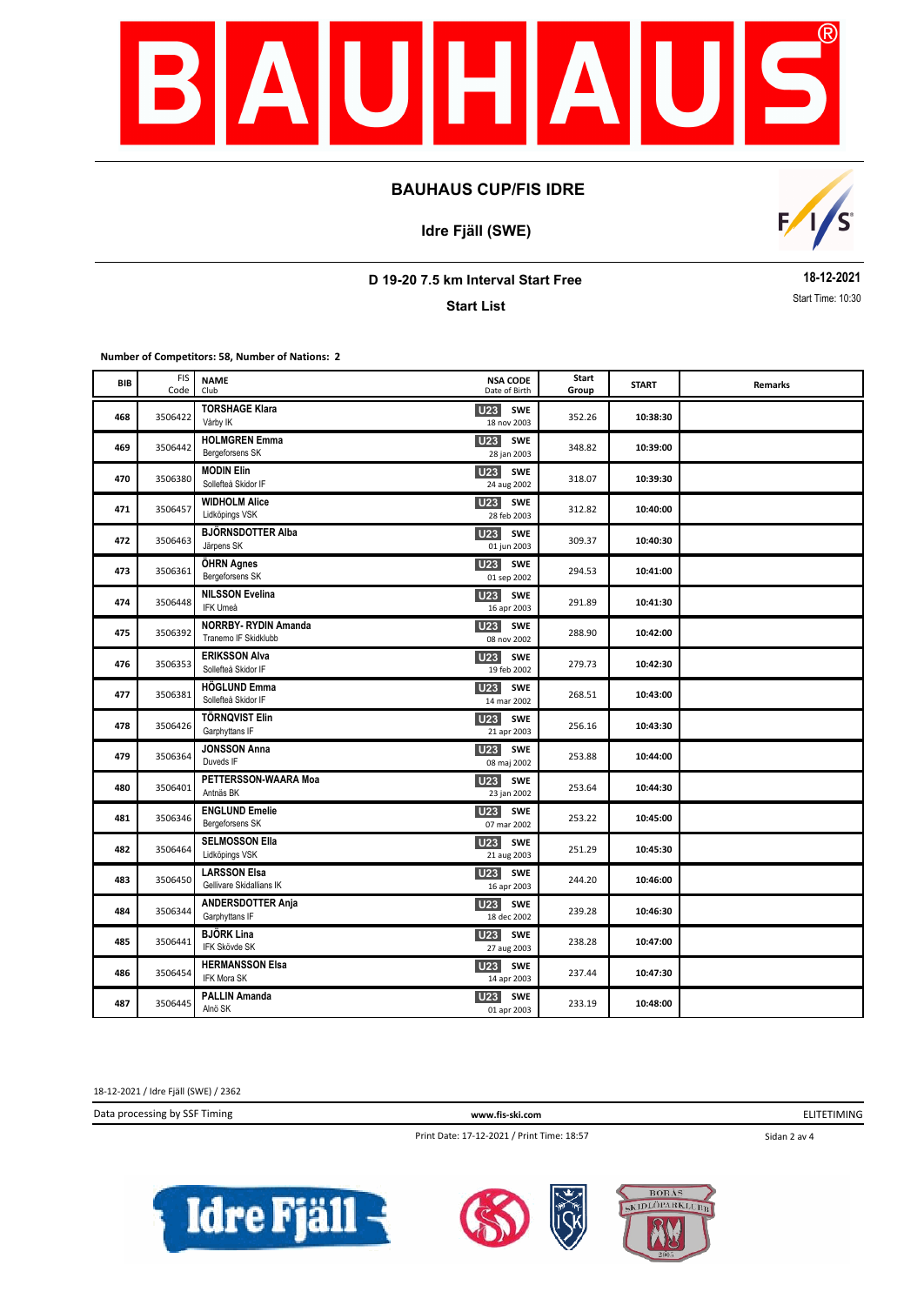

**Idre Fjäll (SWE)**



**D 19-20 7.5 km Interval Start Free**

**Start List**

**18-12-2021** Start Time: 10:30

**Number of Competitors: 58, Number of Nations: 2**

| BIB | <b>FIS</b><br>Code | <b>NAME</b><br>Club                              | <b>NSA CODE</b><br>Date of Birth             | Start<br>Group | <b>START</b> | Remarks |
|-----|--------------------|--------------------------------------------------|----------------------------------------------|----------------|--------------|---------|
| 488 | 3506387            | <b>FORSMAN Hannah</b><br>Högbo GIF               | U23 SWE<br>16 feb 2002                       | 225.35         | 10:48:30     |         |
| 489 | 3506348            | <b>VESTERLUND Elin</b><br>Vännäs SK              | <b>U23</b><br><b>SWE</b><br>19 jul 2002      | 222.88         | 10:49:00     |         |
| 490 | 3506446            | <b>HEIKKI Maja</b><br>Sälens IF                  | <b>U23</b><br><b>SWE</b><br>12 sep 2003      | 215.04         | 10:49:30     |         |
| 491 | 3506363            | <b>HOLMBOM Elsa</b><br>Sävast Ski Team IF        | U <sub>23</sub><br>SWE<br>10 apr 2002        | 213.31         | 10:50:00     |         |
| 492 | 3506477            | <b>HEDMAN Moa</b><br>Högbo GIF                   | <b>U23</b><br><b>SWE</b><br>07 aug 2003      | 211.75         | 10:50:30     |         |
| 493 | 3506372            | <b>JOHANSSON Wilma</b><br>Åsarna IK              | <b>U23</b><br><b>SWE</b><br>28 jun 2002      | 199.46         | 10:51:00     |         |
| 494 | 3506390            | <b>BJÖRK Alva</b><br>Orsa SK                     | <b>U23</b><br><b>SWE</b><br>20 jan 2002      | 198.91         | 10:51:30     |         |
| 495 | 3506366            | <b>HÜBENETTE Sigrid</b><br>Hägglunds Ski Team SK | <b>U23</b><br><b>SWE</b><br>14 jul 2002      | B              | 10:52:00     |         |
| 496 | 3506459            | <b>ERICSSON Tove</b><br>Hudiksvalls IF           | U <sub>23</sub><br><b>SWE</b><br>05 mar 2003 | А              | 10:52:30     |         |
| 497 | 3506365            | <b>KARLSSON Ebba</b><br>Täby IS SK               | U23 SWE<br>02 jun 2002                       | B              | 10:53:00     |         |
| 498 | 3506427            | <b>HENRIKSSON Elin</b><br>Skellefteå SK          | <b>U23</b><br>SWE<br>16 okt 2003             | А              | 10:53:30     |         |
| 499 | 3506435            | <b>FORSGREN Elin</b><br>Vårby IK                 | U <sub>23</sub><br><b>SWE</b><br>13 feb 2003 | В              | 10:54:00     |         |
| 500 | 3506350            | <b>LUNDBERG Hanna</b><br>Luleå Gjutarens IF      | U <sub>23</sub><br><b>SWE</b><br>16 jul 2002 | А              | 10:54:30     |         |
| 501 | 3506461            | <b>LINDBERG Emma</b><br>IFK Mora SK              | U <sub>23</sub><br><b>SWE</b><br>27 feb 2003 | B              | 10:55:00     |         |
| 502 | 3506424            | <b>KARLSSON Tove</b><br>Täby IS SK               | U <sub>23</sub><br>SWE<br>09 maj 2003        | A              | 10:55:30     |         |
| 503 | 3506383            | <b>LUNDKVIST Sofia</b><br>Kalix SK               | U <sub>23</sub><br>SWE<br>01 sep 2002        | B              | 10:56:00     |         |
| 504 | 3506356            | <b>ROSENBERG Märta</b><br>Duveds IF              | <b>U23</b> SWE<br>12 mar 2002                | А              | 10:56:30     |         |
| 505 | 3506359            | <b>NILSSON Ida</b><br>Bergeforsens SK            | U23<br>SWE<br>31 jul 2002                    | B              | 10:57:00     |         |
| 506 | 3506370            | <b>INGESSON Lisa</b><br>Strömnäs GIF Skidklubb   | <b>U23</b> SWE<br>16 jul 2002                | А              | 10:57:30     |         |
| 507 | 3427300            | <b>ANTONSEN Elise</b><br>Gjerdrum II             | U23<br><b>NOR</b><br>16 jul 2002             | B              | 10:58:00     |         |

18-12-2021 / Idre Fjäll (SWE) / 2362

Data processing by SSF Timing **www.fis-ski.com**

ELITETIMING

Print Date: 17-12-2021 / Print Time: 18:57

Sidan 3 av 4